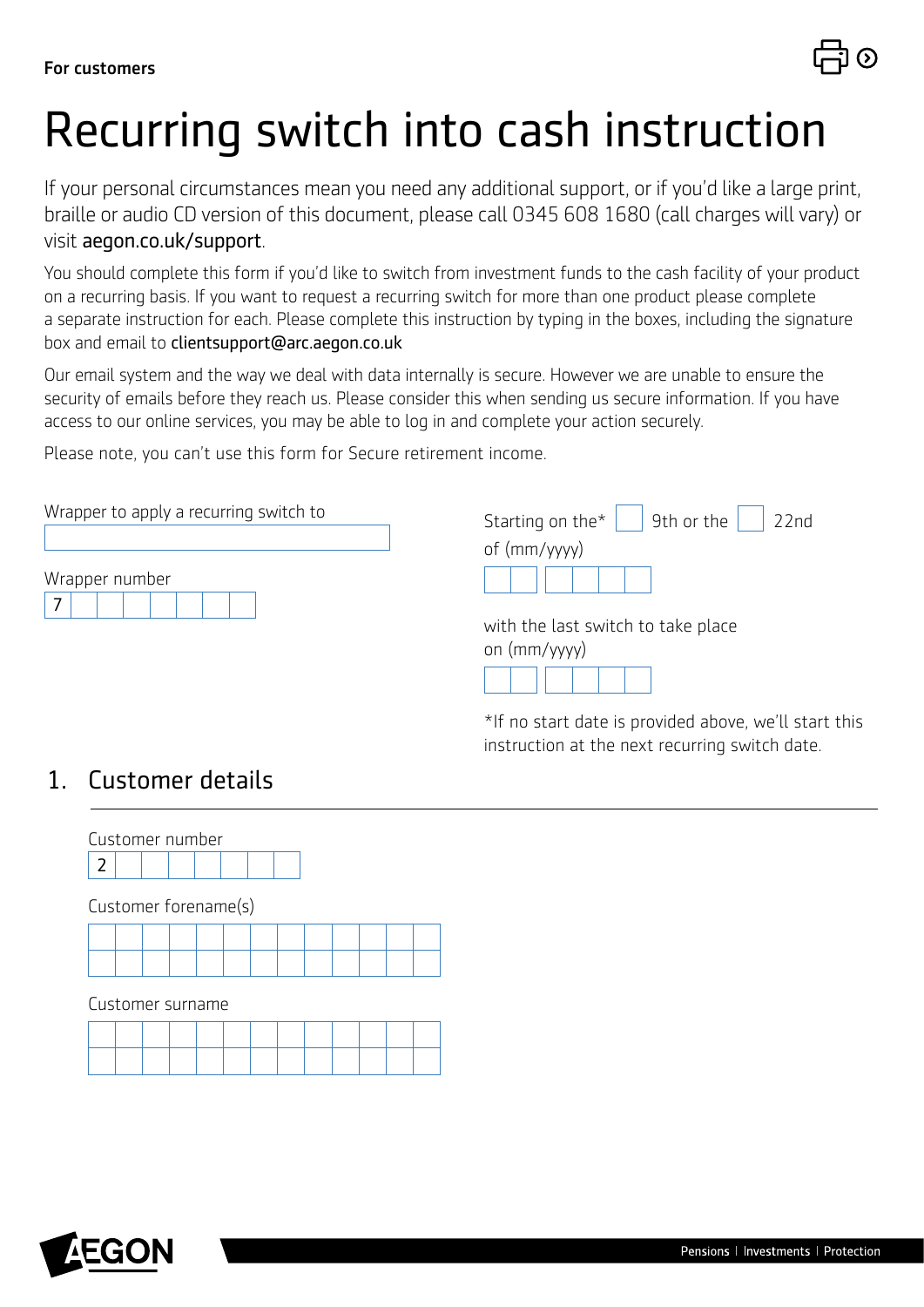## 2. Recurring switch instruction

| Recurring switch to cash                                                             |       |              |  |
|--------------------------------------------------------------------------------------|-------|--------------|--|
| I want to switch                                                                     |       |              |  |
| $\pounds$<br>from the investments listed below to the cash facility.                 |       |              |  |
| Frequency (select one)                                                               |       |              |  |
| quarterly<br>$\Box$ annually This will replace any existing instructions.<br>monthly |       |              |  |
| Please tick this box if you have a default investment strategy that you want to use. |       |              |  |
|                                                                                      |       |              |  |
| Name of investment(s)                                                                | Sedol | Amount $(E)$ |  |
|                                                                                      |       |              |  |
|                                                                                      |       |              |  |
|                                                                                      |       |              |  |
|                                                                                      |       |              |  |
|                                                                                      |       |              |  |
|                                                                                      |       |              |  |
|                                                                                      |       |              |  |
|                                                                                      |       |              |  |
|                                                                                      |       |              |  |

\*The total for all the named investments must be the same as the overall switch amount.

Total\*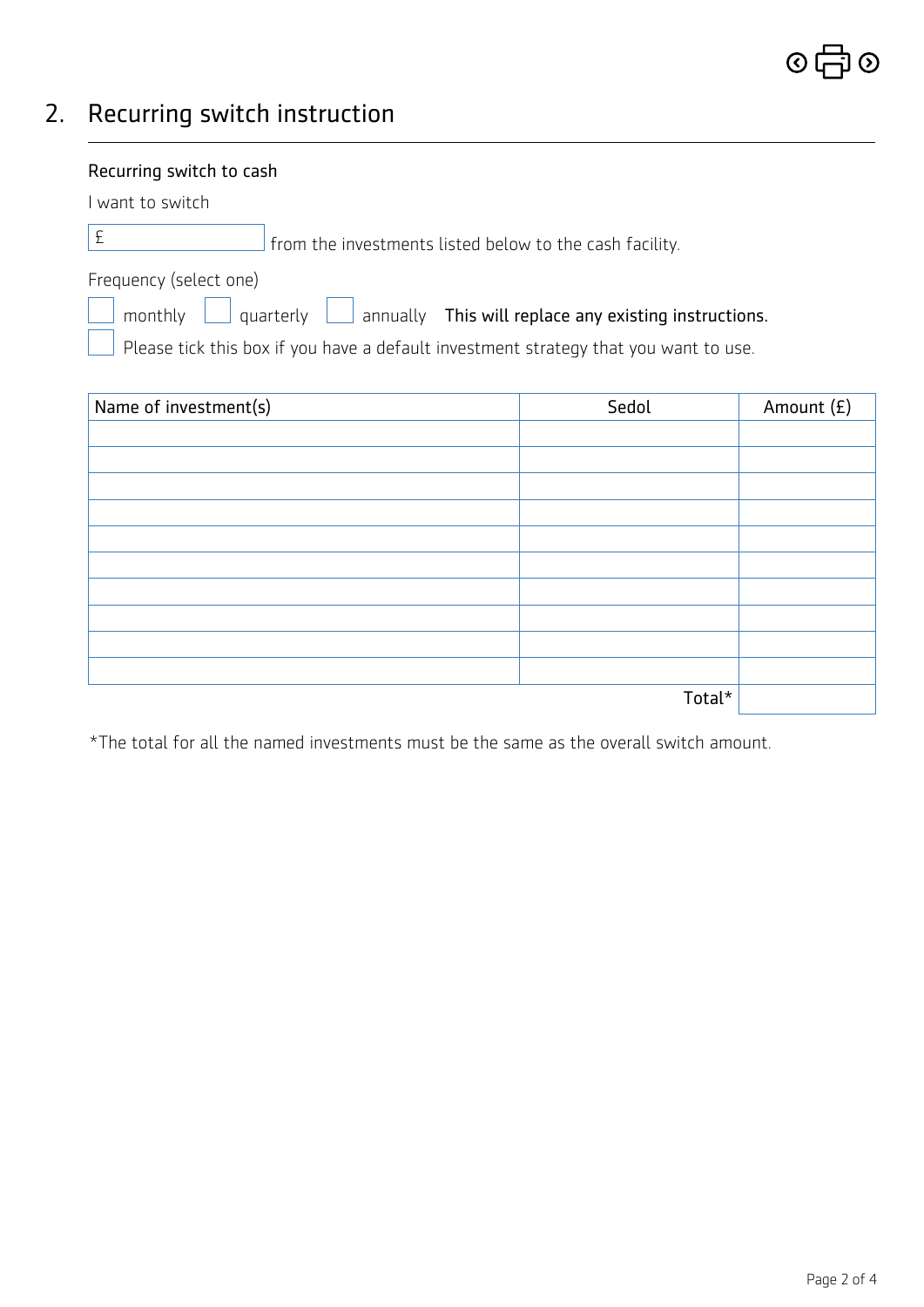### 3. Adviser details

| Name of adviser or registered individual | Financial Services Register number                                                                                                                                         |
|------------------------------------------|----------------------------------------------------------------------------------------------------------------------------------------------------------------------------|
| Name of firm                             | declare that in the absence of<br>a discretionary management agreement<br>for the client, this instruction has been<br>authorised by the client before<br>being submitted. |
| Address of firm                          |                                                                                                                                                                            |
| Postcode                                 | Or<br>declare that the above instruction is<br>given in accordance with a current<br>discretionary management agreement                                                    |
|                                          | for this client.<br>No adviser charge is payable for                                                                                                                       |

 Where you have completed this instruction on behalf of the customer named in section 1, when you sign the form, by typing your name in this box or by using any other electronic signature method we have previously agreed in writing with you that you may use, you are making the declarations and confirming that the customer wishes to proceed with the instructions in this form.

By signing this instruction, by typing your name in the box below or using such other agreed electronic signature method, you make the following additional declarations:

You declare that:

- to the best of your knowledge and belief, the information supplied to Aegon on behalf of the customer is true and complete;
- you have the appropriate authority from the customer to complete this form, to make the declarations in this form on their behalf and to provide Aegon with the instructions set out in this form, acknowledging that Aegon reserves the right to request a copy of the authority and failure to provide a copy when requested may result in Aegon being unable to proceed with the instructions; and

• you have discussed the form with the customer and they are aware of its content, they agree to the declarations and agree to you submitting this application on their behalf.

recurring switches.

 You hereby indemnify Aegon against all claims, losses, tax charges, penalties and interest incurred or due to be paid by Aegon as a result of your failure to obtain the appropriate authority from the customer and/or supplying incorrect or inaccurate information and Aegon relying on and following the instructions given in this application form.

# Date

Adviser Signature (type name here)